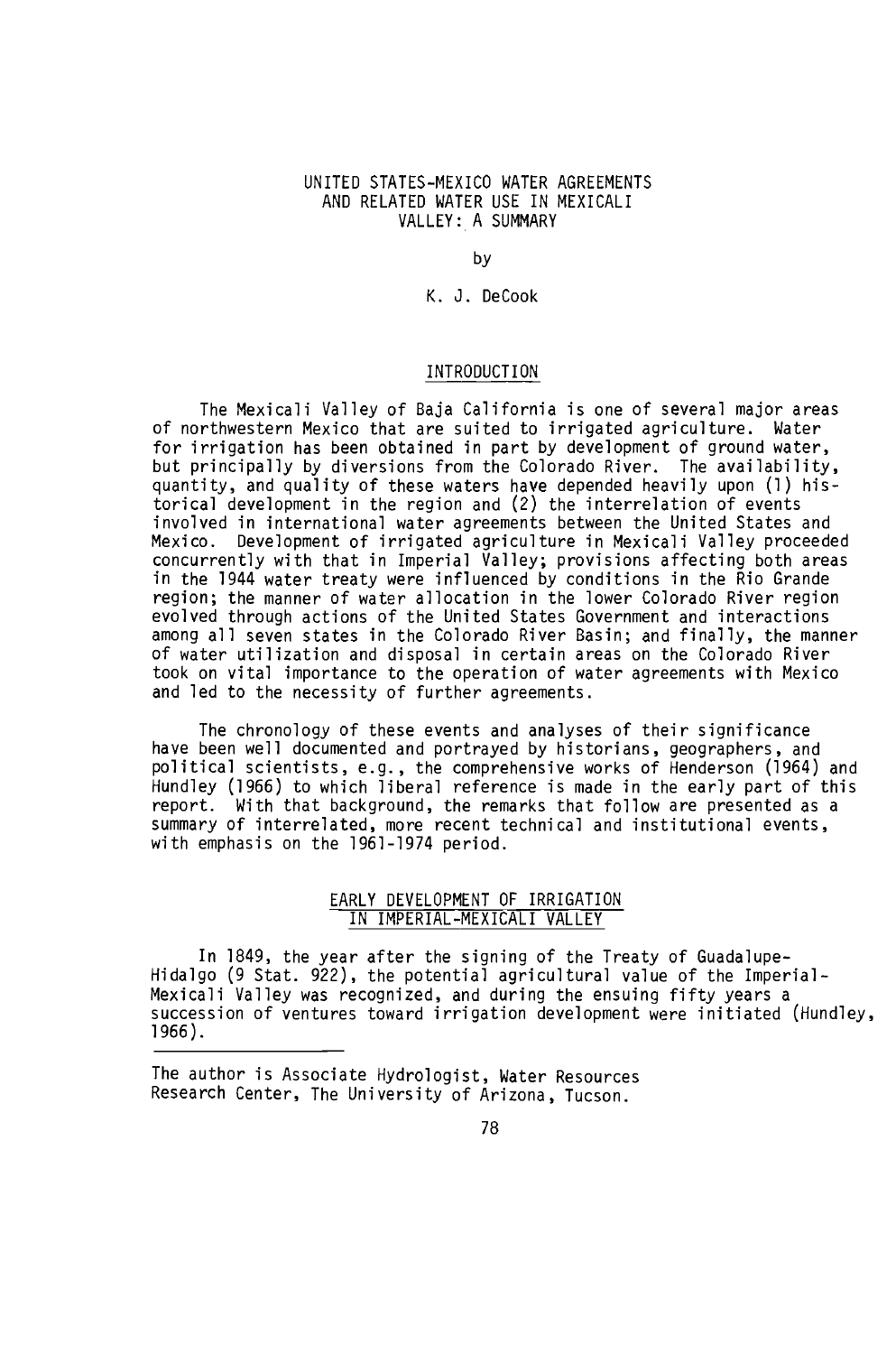Actual conveyance of water from the Colorado River to the irrigable lands eventually necessitated the acquisition of right -of -way for a canal through Mexican territory. For this purpose a Mexican company was formed in 1898, a waterway was established, a diversion structure was built, and the first delivery of irrigation water was made on June 21, 1901 (Hundley, 1966, p. 33). Because of excessive silt deposition, an agreement was made in 1904 for the construction of a new intake, to be located in Mexico; the agreement provided that Mexico would receive for her use one -half of all water diverted. Thus began the actual and substantial use of water of the Colorado River in Mexico. During the ensuing forty years, a number of events in other regions affected the eventual shape of that water use and the international agree-<br>ments relative thereto.

## WATER CONFLICTS AND AGREEMENTS ON THE COLORADO RIVER IN THE UNITED STATES

Technical difficulties arose in the form of large, uncontrollable flows in the Colorado River during the 1905 -1906 runoff seasons and in several subsequent years. The water diversion works were repeatedly washed out, great volumes of river water flowed overland to the Salton Sea, and maintenance of irrigation schedules in the cultivated areas was rendered impractical and at times virtually impossible (Hundley, 1966, p. 34 -37). Strenuous engineering efforts, especially on the part of the Southern Pacific Company, were required to regain control of the river (Sykes, 1937, p. 114- 117). Perhaps more significant, however, was the realization that the burden of physical and financial maintenance of these works might be too large for local interests, and that the federal government therefore might take a proper interest in management of the river. The question also arose, and was given notice by the federal government, whether there was enough water in the river to satisfy requirements of both the Imperial -Mexicali irrigation and possible upstream development, and at the same time "maintain the fiction of navigation" of the Colorado River (Hundley, 1966, p. 34).

Beginning in the 1920's there was a rapid sequence of events in the Colorado River Basin which would have far -reaching implications as to the eventual disposition of the water supplies of the basin, including that part destined for use in Mexico. The chronology of these events has been traced in a presentation by Senator Carl Hayden (U.S. Senate, 1963, p. 4 -12). First was the 1919 Report of the All-American Canal Board, a group of engineers commissioned to advise the Department of Interior regarding the Colorado River. The Board declared the inadequacy of local management of water control and use, and advocated federal construction of a dam and storage reservoir on the Colorado and an "All- American" Canal to the Imperial Valley. The Kincaid Act (41 Stat. 600) passed by Congress in 1920 directed the Secretary of the Interior to study and report on potential diversions from the Colorado to the Imperial Valley. The "Fall -Davis Report ", prepared pursuant to the Act, declared that Colorado River development and flood control were "national problems" and recommended that the dam be built at Boulder Canyon and the All- American Canal be included in the construction project.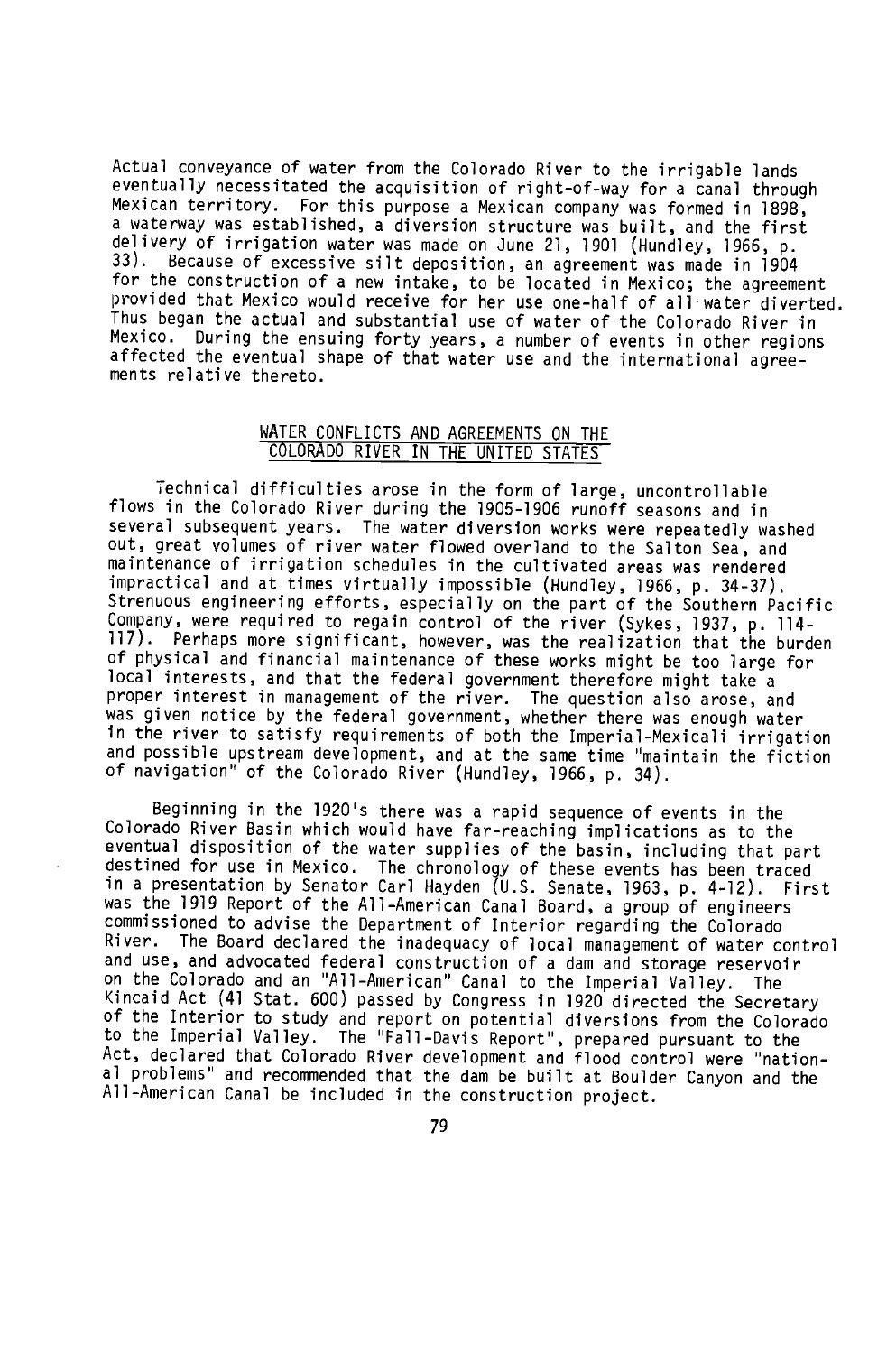These proposals aroused apprehension among water interests in the upper portion of the Colorado River Basin. Under the western doctrine of "prior appropriation", rights to water accrue in accordance with the earliest application of water to beneficial use; this doctrine was prevalent within most of the basin states, and was given "interstate effect" in 1922 by the decision in Wominq v. Colorado (259 U.S. 419). If federal construction were to enable California to apply river water to use before the upper states could complete irrigation development, California might establish prior rights to a large portion of the flow. To forestall this condition, the several states potentially affected (Wyoming, Colorado, Utah, New Mexico, Arizona, and Nevada, in addition to California) began to advocate an interstate agreement for the apportionment of river water. Congress gave consent for such a compact in the Act of August 19, 1921 (42 Stat. 171).

## COLORADO RIVER COMPACT

Representatives of the several states and the federal government held numerous conferences during the ensuing year and eventually, in November 1922, they reached a compromise agreement in the form of the Colorado River Compact (70 Cong. Rec. 324), commonly known also as the Santa Fe Compact after the place of its successful negotiation.

The apportionment of Colorado River water to the individual states was not accomplished in the compact. The rights of the states in the upper part of the basin remained to be established by an interstate compact finally completed in 1948, and the rights of the states in the lower part were set out by Congressional legislation in 1928 and affirmed by U.S. Supreme Court decision in 1963, as seen below. But the Santa Fe Compact temporarily mitigated the threat posed by California under "prior appropriation" and introduced an alternative principle of "equitable apportionment" at least as to basins, if not to states. The compact provided for the division of the Colorado River Basin into an Upper Basin and a Lower Basin with apportionment of water to each. The quantities of water specified were unfortunately more optimistic than would be warranted by actual availability in later years. Article III (a) of the compact apportioned to each basin "in perpetuity" 7.5 million acre -feet of water per year from the Colorado River system; under Article III (b) the Lower Basin could additionally " - -- increase its beneficial consumptive use of such waters by one million acre -feet per annum."

The use by Mexico of waters of the river also was to be affected by the compact. It was provided in Article III (c) that "---future Mexican water rights recognized by the United States shall be supplied first out of surplus over and above the aggregate of the quantities specified in (a) and (b), and if this surplus is not enough the deficiency shall be borne equally by the two basins" (U. S. Senate, 1963, p. 8). It later became evident that a surplus as stated could seldom if ever be anticipated once the water uses from the river became fully developed; moreover, difficulties were to develop over the equal sharing of a "deficiency ", by the two basins.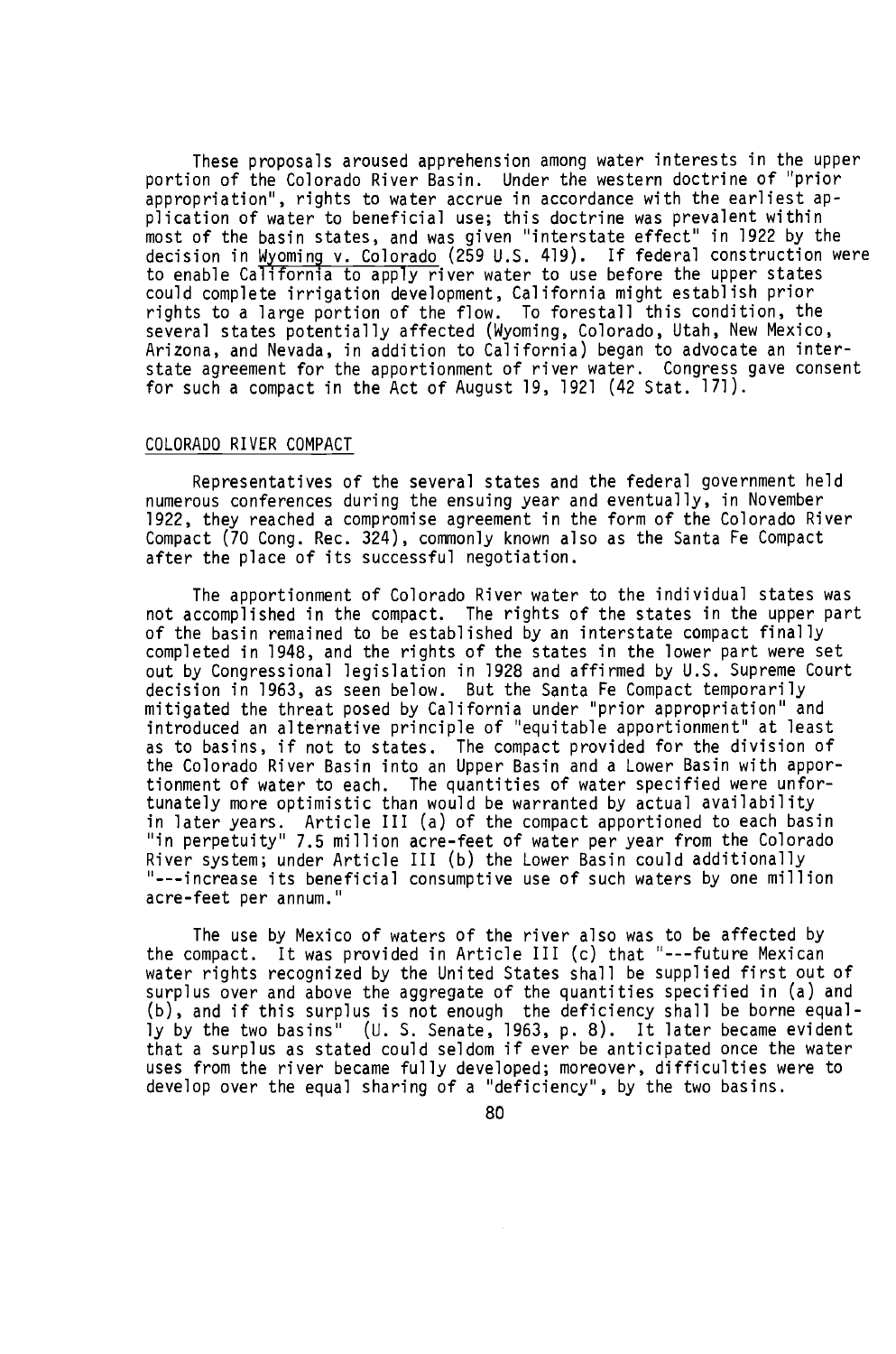The compact was not ratified by Arizona, her objection being based on the inclusion of the Gila River as part of the Colorado River system. contention was that only the mainstream should be apportioned among states. The failure of Arizona to ratify and the lack of agreement on quantitative apportionment among the states perpetuated a desire on the part of the states for further settlement, particularly as to California's share of the water supply. The governors of the seven states met for further negotiations in Denver in 1925 and 1927. One proposal by the Upper Basin states would have apportioned the 7.5 million acre -feet of the Lower Basin as follows: Nevada, 0.3 million; Arizona, 3.0 million; and California, 4.2 million acre feet (U.S. Senate, 1963, p. 9). The proposal failed because California held out for 4.6 million acre -feet and for other reasons, but the rough framework for apportionment had been designed.

#### BOULDER CANYON PROJECT ACT

Between 1922 and 1927 several bills had been introduced in the United States Congress, to seek authorization for construction of a dam at Boulder Canyon and an All- American canal. These met opposition from several sources, principally the Arizona delegation, because of continued encumbrance of the Gila River system in the state water accounts (U.S. Senate, 1963, p. 10). Eventually, however, a bill was passed by both houses of Congress and became known as the Boulder Canyon Project Act of 1928 (45 Stat. 1057).

The purposes of the Act were described upon presentation as follows (Wilbur and Ely, 1948, p. 41): (1) Relieve flood danger in the Colorado River - Imperial Valley Region; (2) avoid Mexican -American complications by providing a main canal to the Imperial Valley which would nowhere enter Mexico; (3) conserve floodwaters in storage for use not only by irrigation interests but by southern California cities; and (4) generate large quantities of hydropower.

Toward implementing these objectives, the Act authorized construction of the dam and the canal, but it also contained other very significant provisions. It provided that an interstate compact could become effective, with a water apportionment to Nevada, Arizona, and California in the ratio 0.3: 2.8: 4.4, free from tributary obligations and specified that the Act itself would not take effect unless (1) six states including California would ratify the compact, and (2) California would agree to a self -limitation of 4.4 million acre -feet per year plus one -half of any surplus waters unapportioned. These conditions were subsequently fulfilled and the Act became effective by Presidential proclamation in June 1929.

The Secretary of the Interior was authorized by the Act to contract for storage and for distribution of the stored waters, and indeed was forbidden by Section 5 to deliver water without a contract. The Secretary proceeded thereafter to make contracts with various water users in California for 5,362,000 acre -feet per year, with Nevada for 300,000 and eventually with Arizona for 2,800,000 acre -feet per year. It is a question of legal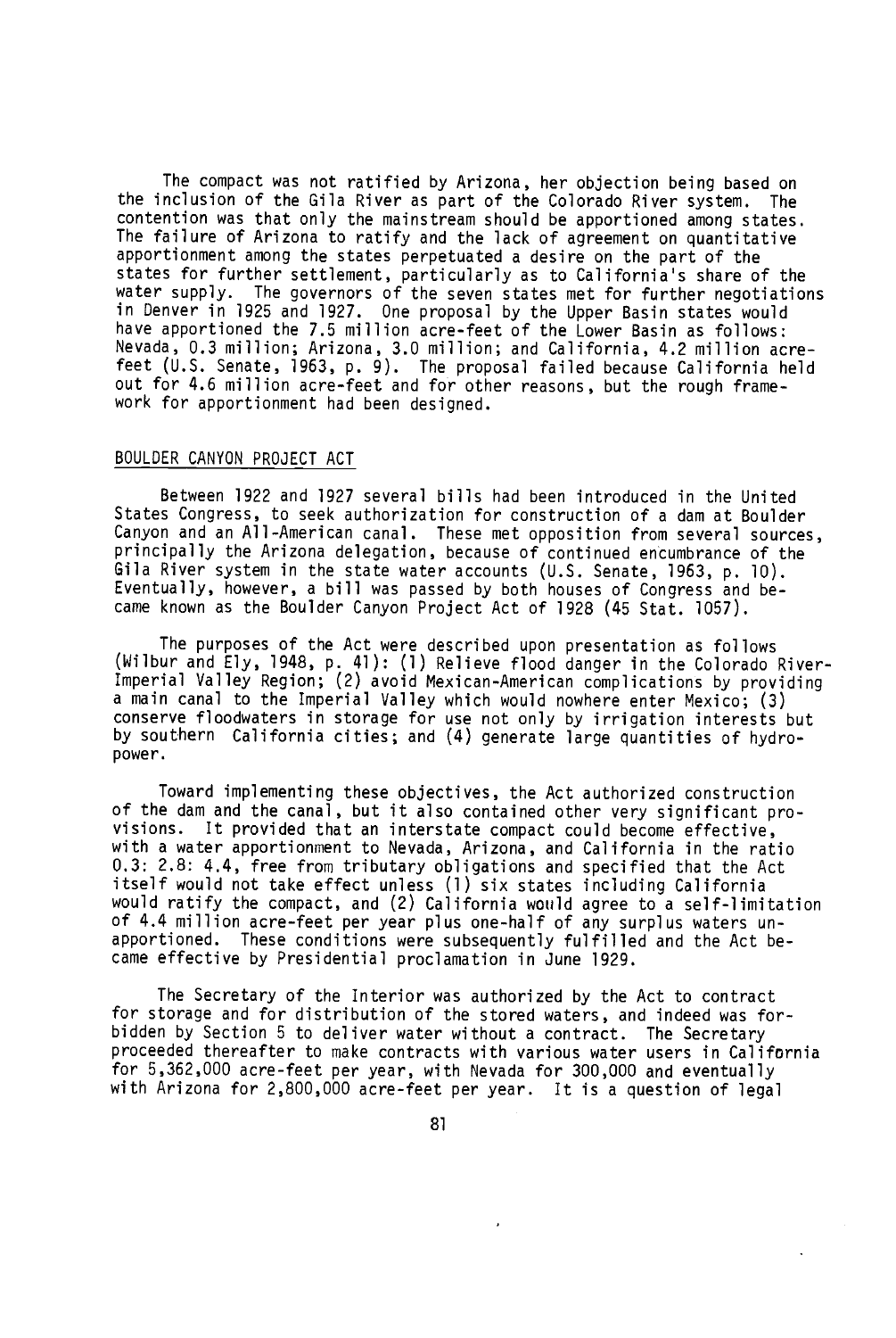interpretation whether the Act thus reinforced or in fact superseded the law of apportionment among the Lower Basin states.

# THE TREATY OF 1944

#### TREATY PROVISIONS ON THE RIO GRANDE

On another sector of the Mexico-United States boundary, controversy over water supplies also had begun to develop soon after the Treaty of Guadalupe- Hidalgo; events along the Rio Grande were to have profound effects in the terms of the Treaty of 1944, almost a century later. These events have been related in detail by Hundley (1966); a few points from that work are cited here only to broaden the perspective of treaty negotiation and to introduce the substantive provisions of the latter treaty.

By the 1880's, waters of the Rio Grande had been diverted to irrigation use both in the headwater regions and in the El Paso -Juarez section, and the occurrence of scanty rainfall and runoff in some years drew attention to the inadequacy of the river to supply all users perennially in the absence of institutional arrangements. These problems, as well as others related to navigability and channel changes in the boundary streams, led to the assignment of specific administrative and operational rules for the International Boundary Commission (Timm, 1941), as authorized by the Treaty of March 1, 1889 (26 Stat. 1512). It was agreed in 1890 that a form of treaty also should be worked out between Mexico and the United States as to rights in the waters of the Upper Rio Grande Valley, and after extensive negotiations the Convention of 1906 (34 Stat. 2953) was consummated. Therein agreements were made for control and use of the river from the headwaters to Ft. Quitman, Texas. In this Upper Basin the flow of the river was<br>derived almost entirely from watershed areas within the United States. The derived almost entirely from watershed areas within the United States. United States accordingly could advance the argument that the predominant "area of origin" of waters might logically be the area of greatest use, and that any concession of waters to Mexico was based on "equity and comity," in which the legal basis for the quantitative settlement might be called "maintenance of existing uses."

In the valley of the Lower Rio Grande, extending from Presidio, Texas to the Gulf of Mexico, the hydrologic setting was reversed; there the Mexican tributaries contribute the larger proportion of flow to the Rio Grande. In the Lower Valley, then, the protection of "existing uses" (and more especially, potential uses) had to be based on a concessionary attitude on the part of Mexico (Hundley, 1966). This point became crucial in the balancing of terms for settlement in the United States - Mexican Water Utilization Treaty of 1944 (59 Stat. 1219). Therein once again, the area of origin of waters of the Colorado River being almost entirely within the United States, negotiations rested rather heavily upon the extent of established water uses on the Mexican side of the border.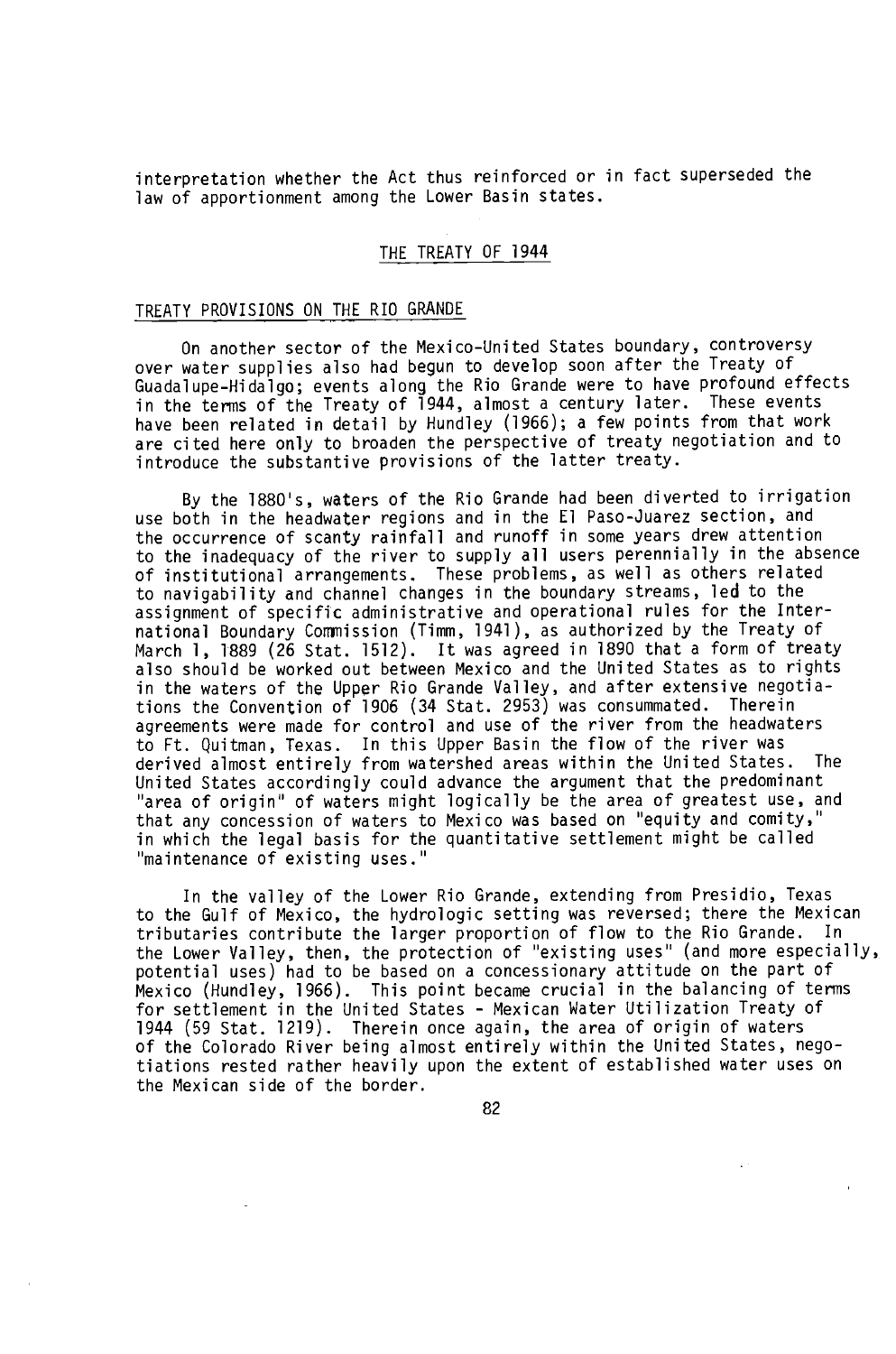The 1944 Treaty has been described in several sources--e.g., Wilbur and Ely (1948, Chap. 14) -- in regard to general background, negotiations, principal treaty provisions, and protocol. Direct reference to the text of the Treaty (59 Stat. 1219) is made below, as to specific provisions on the Rio Grande and subsequently the Colorado River. In this treaty, allocation of waters of the Rio Grande to use in the United States went beyond the quantities indicated by tributary inflow. Therefore, on the basis of "area of origin" of streamflow, the United States was granted more than a proportionate share of flows in the Rio Grande system.

# TREATY PROVISIONS ON THE COLORADO RIVER

On the Colorado River the allocation of water also was disproportionate--here in favor of Mexico-- to the tributary inflow, as nearly all flow originated within the United States. Strong consideration was given, however, to the established uses and potential needs for water in Mexico. In determining an equitable allocation to Mexico, a wide range of figures were suggested by the two sides. Agreement on 1,500,000 acre -feet per year as a basic quantity for Mexican diversion reflected the desires of both nations -- of Mexico to obtain assurance of specific quantities under controlled conditions, and of the United States not only to settle the water rights but also to improve relations with Mexico (Hundley, 1966, p. 68, 77).

The following are salient points of the final settlement as delved from further direct reference to the 1944 Treaty (59 Stat. 1219). The Treaty in Article 10 guaranteed the delivery of 1,500,000 acre -feet per year, and provided that additional deliveries could be made in amounts up to 1,700,000 acre -feet in years of surplus, as determined by the United States. Further, in years of drought the deliveries could be reduced in the same proportion as consumptive use within the United States was reduced. Unfortunately, no method was specified for defining such reduction.

By Article 12 it was agreed that within five years the United States would construct a regulating reservoir and dam (Davis Dam) by which deliveries could be regulated according to definite time schedules, and Mexico would construct a diversion structure (Morelos Dam) on the Colorado within Mexico.

Treaty Articles 11 and 15, respectively, dealt with the places and the times of water deliveries. It was stated that said waters were to be those of the Colorado River "whatever their origin." Time schedules and limiting rates of delivery by seasons were also specified.

The Tijuana River was the subject of Article 16 of the Treaty. Therein certain provisions were made for a study and investigation for water storage and flood control works, preparation of cost estimates, and recommendations for operation and maintenance of the works.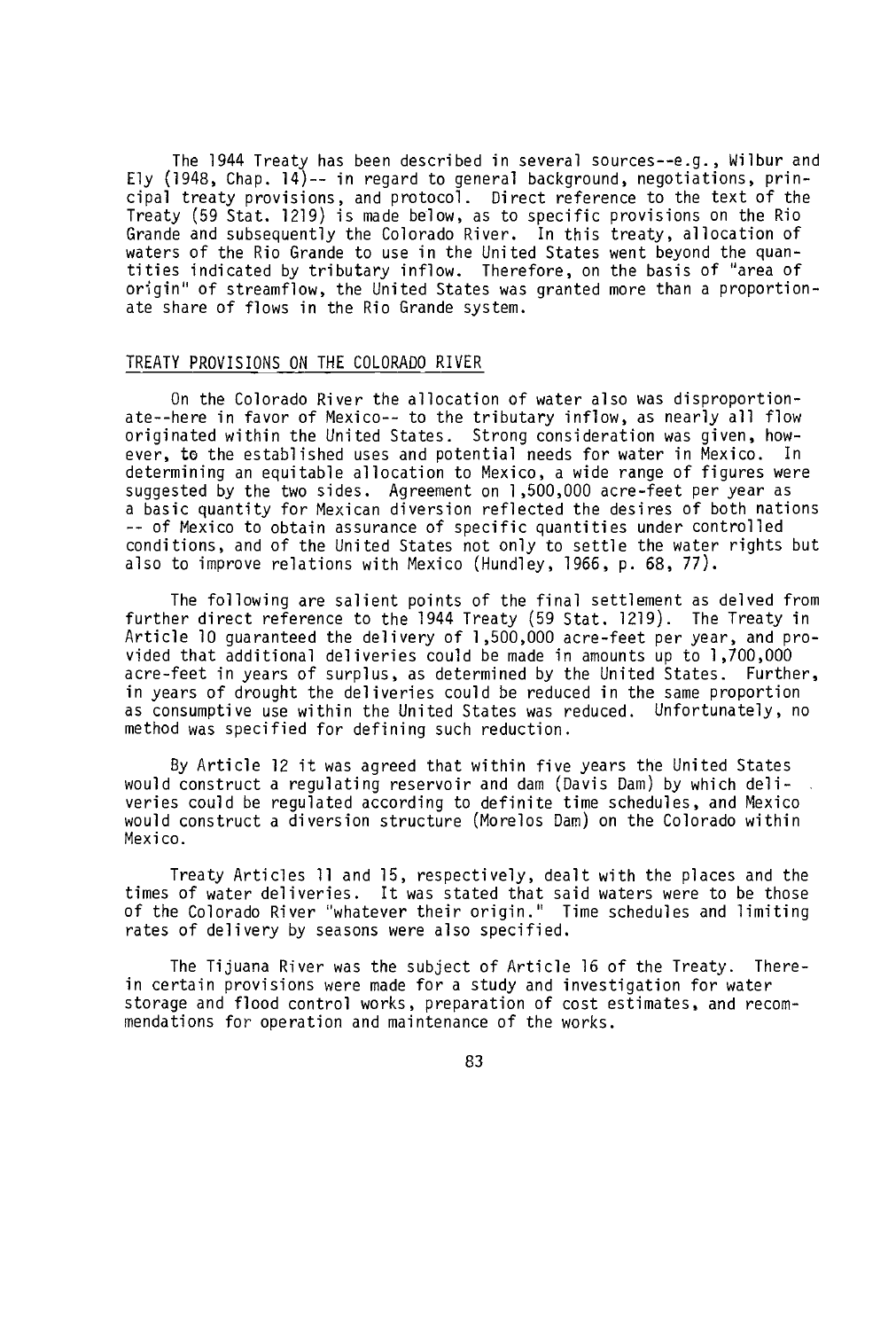#### COMMENT ON THE TREATY

Following successful negotiation of the Treaty, both sides emerged with a conviction that gains had been won. The detailed statement of Ingo Adolfo Orive Alba, a Mexican engineer prominent in the proceedings, exudes satisfaction that the terms of the Treaty were manifestly favorable to Mexico (U.S. Senate, 1945). A report prepared by Mr. Ely, a California attorney (U.S. Senate, 1946), documents the attitudes expressed in ratification proceedings by both Mexican and American negotiators to their respective Senates, and reveals conflicting assumptions between the two sides regarding potential irrigable area in Mexicali Valley and quantities of land and water already in use in Mexico.

Divergent but optimistic views on these and other points, though not compatible in logic, did serve to convince the respective officials of the two countries that the 1944 Treaty bore good tidings to all concerned. There were, however, specific points on which the Treaty was silent and from which future controversy was to arise. Two of these became especially troublesome: (1) There was no provision as to the quality of water to be delivered to Mexico; and (2) no method was set forth by which the "extraordinary drought" provision could be invoked.

The political implications of these and other points are examined in an extensive review of the 1944 Treaty recently prepared by Tilden (1974).

#### CONTROVERSY OF 1961 -65

The Treaty, having been ratified, was duly carried foward from the year 1945, and authorizations were subsequently made by the Congress for carrying out the Treaty provisions (U.S. House of Representatives, 1950). Construction of Davis Dam was completed in 1949, and Morelos Dam was completed in 1950.

### EMERGENCE OF THE PROBLEM

From the first delivery of water to irrigated lands in 1901 until the Treaty ratification in 1945, Mexico had had no guarantee of a specific annual quantity of water from the Colorado River, but in the years after 1945, when a guarantee of 1.5 million acre -feet was established, more than that amount was available for use (Henderson, 1964, p. 435-7).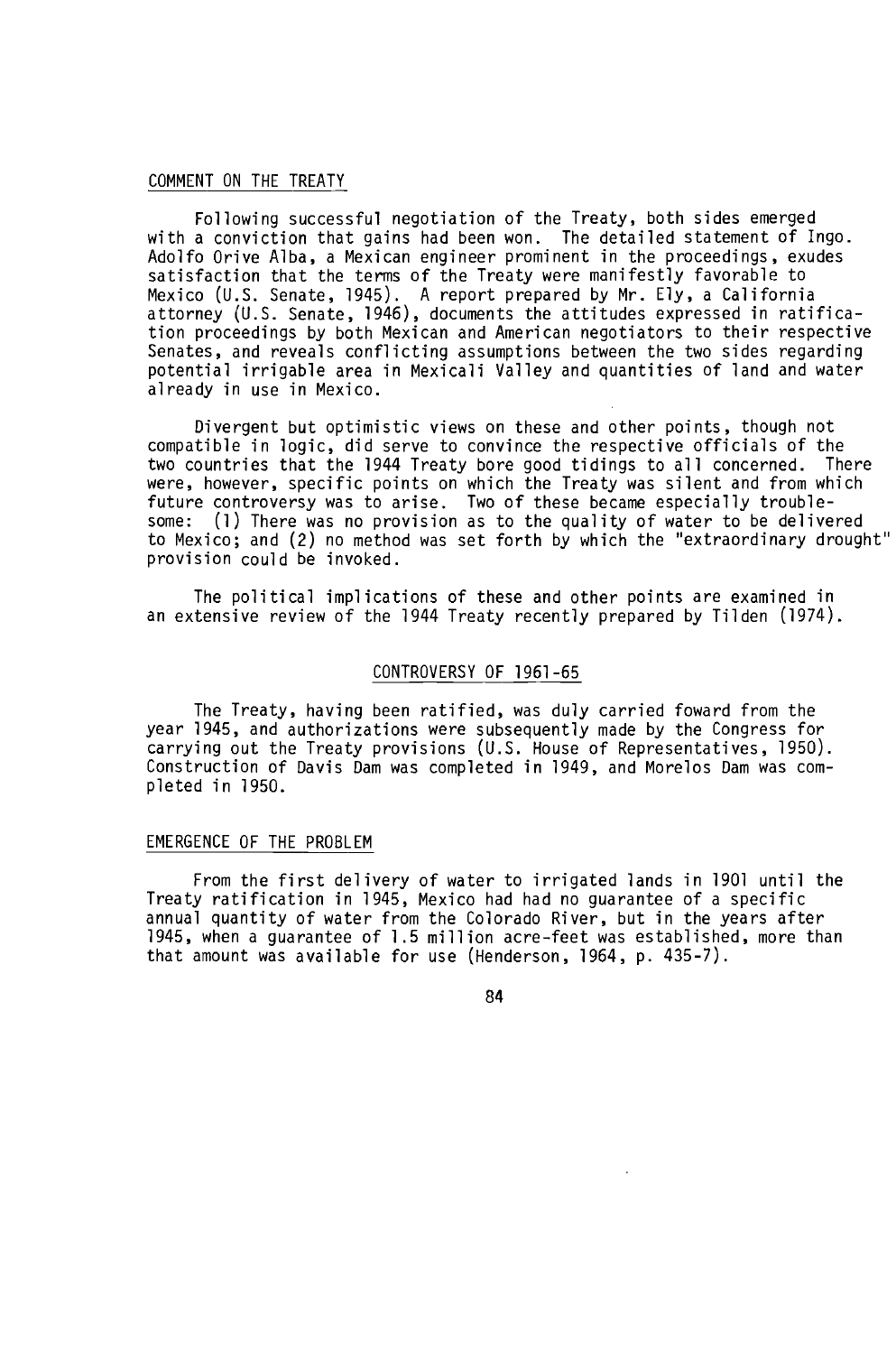The expansion of irrigated area in the Mexicali Valley soon exceeded the amount that might be considered feasible under the minimum guarantee. At a diversion rate of 4.5 acre -feet per acre per year, 1.5 MAF (million acre -feet) would cover approximately 333,000 acres or 134,000 hectares. But by the 1955 -56 season, irrigation had been extended to about 195,200 hectares of cotton plus about  $22,000$  hectares in winter crops, or a total exceeding 217,000 hectares (Henderson, 1964, p. 439).

The reason for and the result of such overextension were described by Henderson (1964, p. 439 et seq.). The causal factor was the policy of the Mexican government of promoting maximum land distribution despite obvious limitations. The result was the spreading of water too thinly over an area too large to be sustained. A heavier duty of water was necessary to serve the requirements of both plant nutrition and transpiration and leaching of salts from the soil. Certain remedial measures thus became imperative by<br>1956: (1) Summer water diversions were rationed: (2) some land was with- $(1)$  Summer water diversions were rationed;  $(2)$  some land was withdrawn from cultivation; and (3) supplemental ground -water supplies were developed by deep wells, particularly on the east side of the valley, where permeable aquifers existed (Figure 1).

By 1960 the summer season cropped area had been reduced to about 145,000 hectares, supplied by the summer diversions of water under the Treaty schedule and supplemental pumpage from about 600 federal and private wells. In addition, winter crops on about 47,000 hectares were supplied by the winter Treaty deliveries augmented by some surplus flows. Thus the total area annually irrigated, from Treaty diversions plus ground water, stabilized in 1960 and afterward at about 192,000 hectares, under a reasonably adequate duty of water (Henderson, 1964, p. 444 -5).

But the incipient conditions of salinity and waterlogging were established, and were not to be easily ameliorated. Inadequate water application for leaching of salts had permitted accumulation of saline deposits in soils at some places, and inadequate subsurface drainage had caused waterlogging in some localities, especially toward the western side of the valley where heavy (clayey) soils predominated. As early as 1953, the Colorado River Irrigation District had begun to install some drainage canals, but the effectiveness of open drains was severely limited owing to the low permeability of the heavy soils. It appears likely that nothing short of a close -grid tile drain system will be adequate for proper soil drainage (Henderson, 1964, p. 470 -5). It is noteworthy, nonetheless, that the Mexican authorities have continued efforts to reduce waterlogging by a program of improvement of distribution canals and drainage canals in the District (Secretaría de Recursos Hidráulicos, 1968).

By 1960 another complicating factor had entered the system -- variable but generally increasing salinity of Colorado River water, due to return flows from irrigated areas upstream. This problem was sharply accentuated when in 1961 the newly completed drainage canal from the Wellton-Mohawk Irrigation District in Arizona was placed into service. That District had been receiving Colorado River water since 1952; the continued importation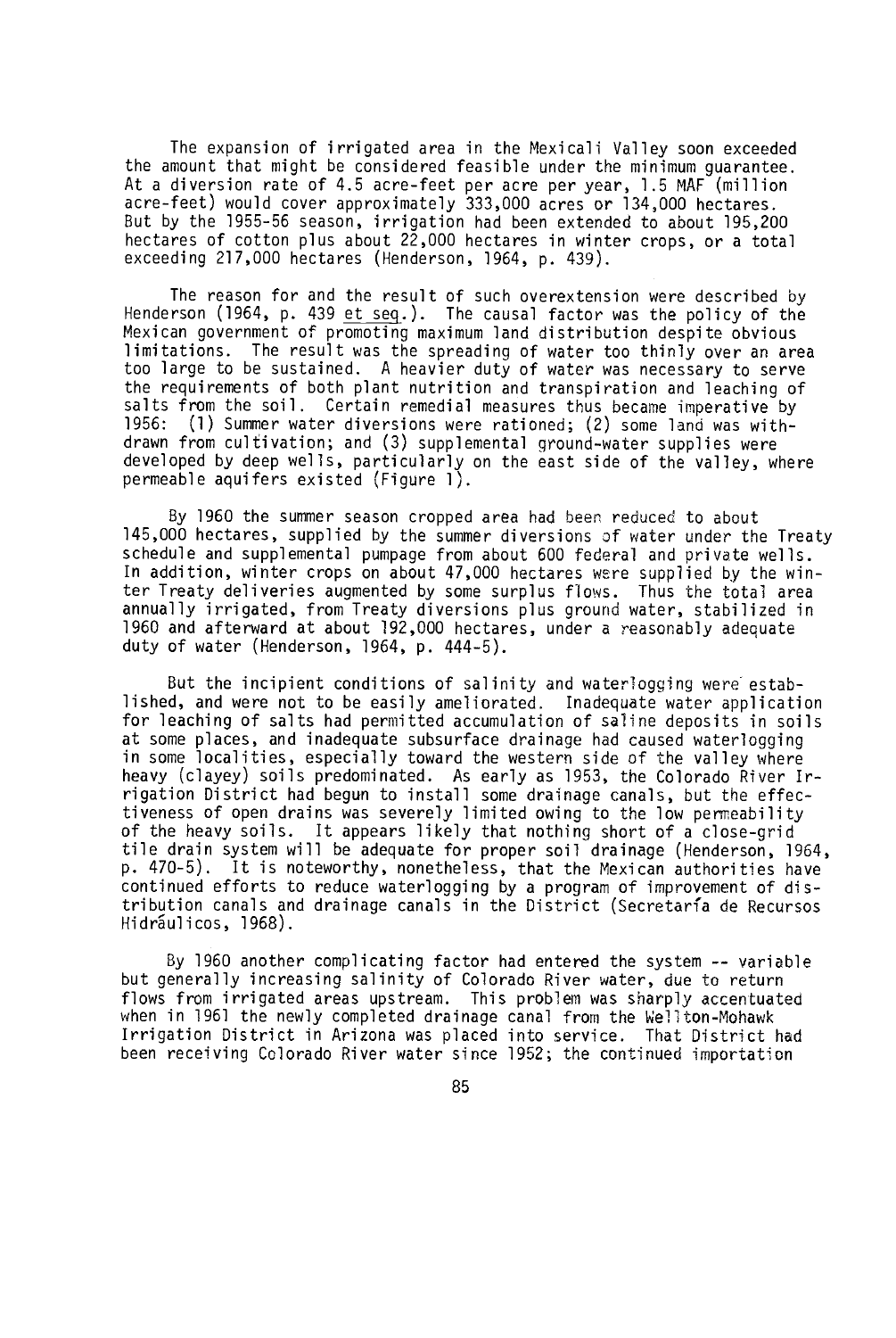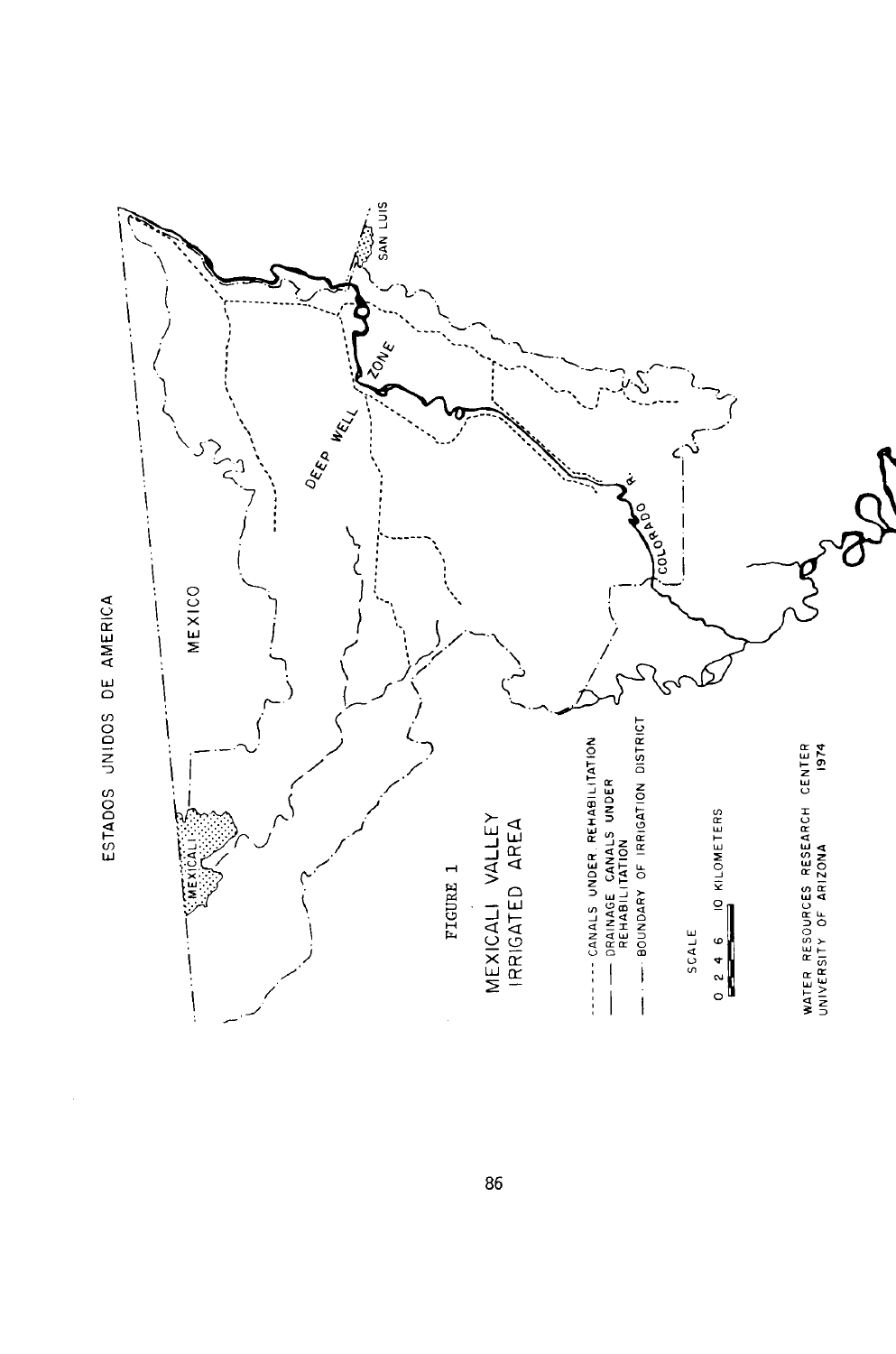of water to the geologically closed basin had brought about waterlogging and salt accumulation in soils and necessitated the pumpage and exportation of somewhat brackish water. Discharge of this water at the confluence of the Gila and Colorado Rivers precipitated a new crisis between Mexico and the United States.

# INTERNATIONAL NEGOTIATIONS

When the Wellton-Mohawk drainage water hit the mainstream, a vociferous protest arose from the agricultural interests as well as some other sectors of the Mexican populace, and from the Mexican government. The delivery of saline water was called "--- an aggression that belies the most well meaning of policies" (Piper, 1962, p. 1021). It was noted that in November 1961 the water at one point contained 2,700 parts per million of total soluble<br>salts. The Secretary of the Interior stated quite correctly that some fa The Secretary of the Interior stated quite correctly that some farmers in Arizona were irrigating with water of higher salt content than that; but this did not quiet the dispute. The basic problem lay in the differing<br>interpretations taken vears earlier regarding the 1944 Treaty. American interpretations taken years earlier regarding the 1944 Treaty. negotiators had taken the position that silence in the Treaty regarding quality of water signified that quality was of no consequence, but Sénor Alba quite to the contrary had stated that " - -- in this treaty, as in any other of its kind, it is understood that the water must be of good quality" (U.S. Senate, 1946). Now in 1961 the United States was disclaiming any obligation as to quality, but Señor Alba was maintaining that quality should be that of "virgin waters" of the river, or not in excess of about 750 parts per million of salt content.

The United States Department of State, the Mexican Department of Foreign Affairs, and both sections of the International Boundary and Water Commission set to work to find an acceptable solution to this very knotty problem. Pan els of technical experts and political advisors were enjoined to render aid of the highest order available. Finally an agreement was reached and was called by its date of completión, the Agreement of March 22, 1965.

#### 1965 AGREEMENT

The 1965 Agreement was in essence an interim five -year plan for alleviating the technical and political difficulties surrounding the salinity question. The principal technical provisions of the Agreement are described as follows (U.S. Dept. of State, 1965, p. 555-7): (1) The United States would build, operate, and maintain at her own expense an extension of the Wellton-Mohawk drain channel which would convey the drainage waters beyond the Gila - Colorado confluence, down the left bank of the Colorado to a point downstream from Mexico's principal diversion point at Morelos Dam, but with a control structure on the extension such that water could be discharged above Morelos on request; and (2) the drainage waters would be accounted for and controlled in certain specified ways, under the schedules of the 1944 Treaty, with the resultant effect that the most saline waters would be discharged below Morelos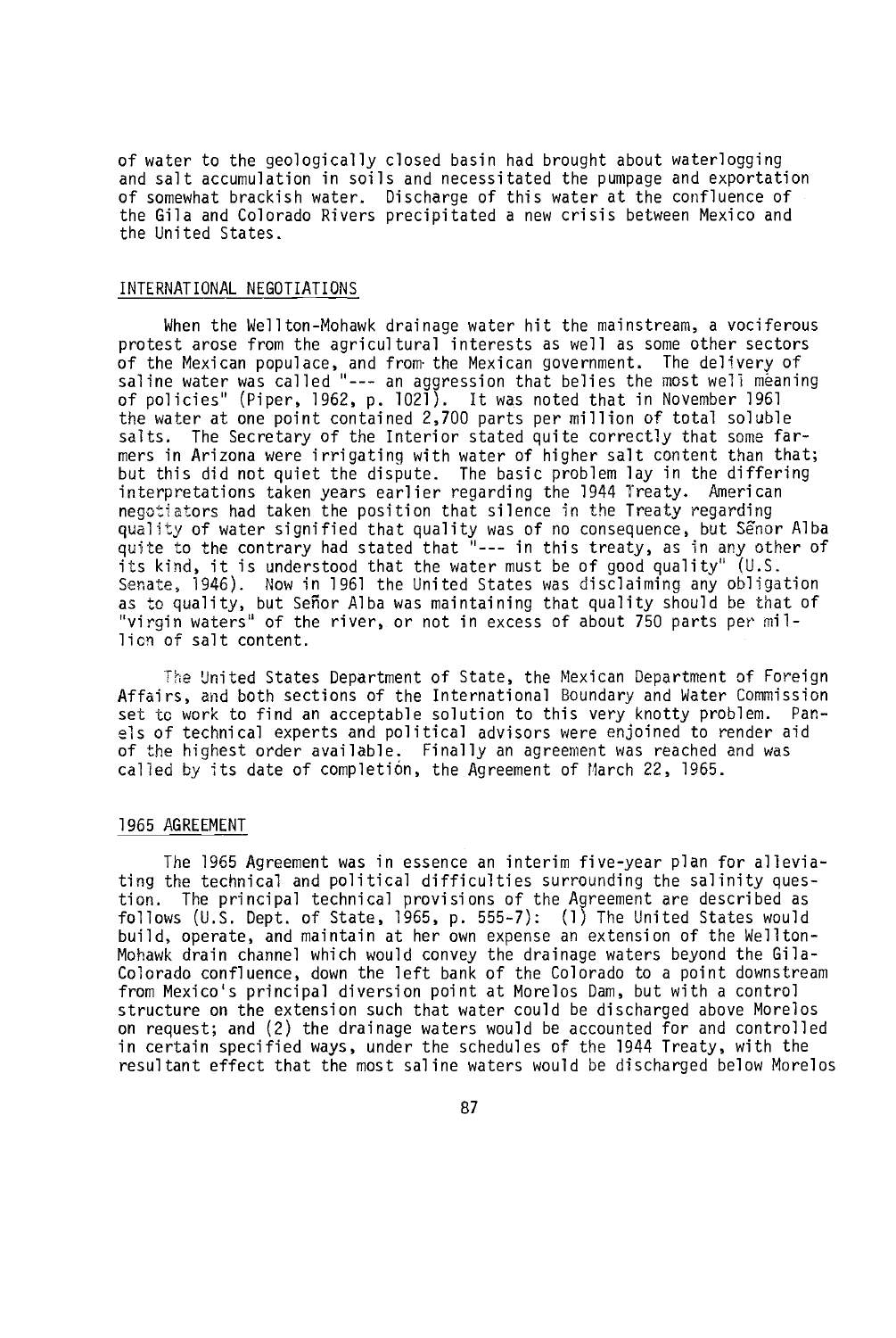Dam in the winter season and other less saline waters would be diluted for use with heavier summer flows. These technical provisions were so designed that the anticipated salt concentration would be not in excess of 1,500 parts per million.

The political implications of this Agreement, however, went beyond the five -year operational plans. The Agreement provided that during the five year period a permanent solution be sought, and specified that the Agreement would not provide precedent in policy relating to the 1944 Treaty. These points were so stated in the Spanish version of the Agreement (Secretaría de Relaciones Exteriores, 1965, Secs. 8 and 11):

8. Que la presente Acta esté en vigor durante un período de cinco años contados desde la fecha en que se ponga en operación la prolongación del canal de conduccíon de aguas de drenaje del Distrito de Wellton-Mohawk; y que durante este período la Comisión revise las condiciones que dieron origen al problema y oportunamente recomiende si, con el propósito expresado por ambos Gobiernos de llegar a una solución permanente y eficaz, debería adoptarse una nueva Acta que entre en vigor al terminar dicho período.

11. Que las estipulaciones de la presente Acta no constituyan precedente, reconocimiento ni aceptación que afecte los derechos de uno u otro país por cuanto respecta al Tratado de Aguas del 3 de febrero de 1944 y a los principios generales de derecho.

## SOLUTION REACHED IN 1973

The 1965 Agreement was duly carried forward and expired in 1970. The achievement of a permanent solution by this time, however, was not realized. A one -year extension was agreed upon, but this again proved insufficient and a further extension of time became necessary.

During this period of study and deliberation, the United States Congress achieved final passage of the very significant Colorado River Basin Project Act (82 Stat. 885), which contained language (Sec. 202) to the effect that satisfying the requirements of the 1944 Treaty from the Colorado River constitutes a "national obligation ", so that the individual states in the Colorado River Basin "---shall be relieved from all obligations which may have been imposed upon them by Article III(c) of the Colorado River Compact---".

Meanwhile, additional problems had arisen in the international negotiations. Pumpage of ground water and mutual interference among wells adjacent to the international boundary near San Luis (Figure 1) had increased to a point where the ground-water gradient was steepened toward the boundary and ground -water flow across the boundary became appreciable. Moreover, the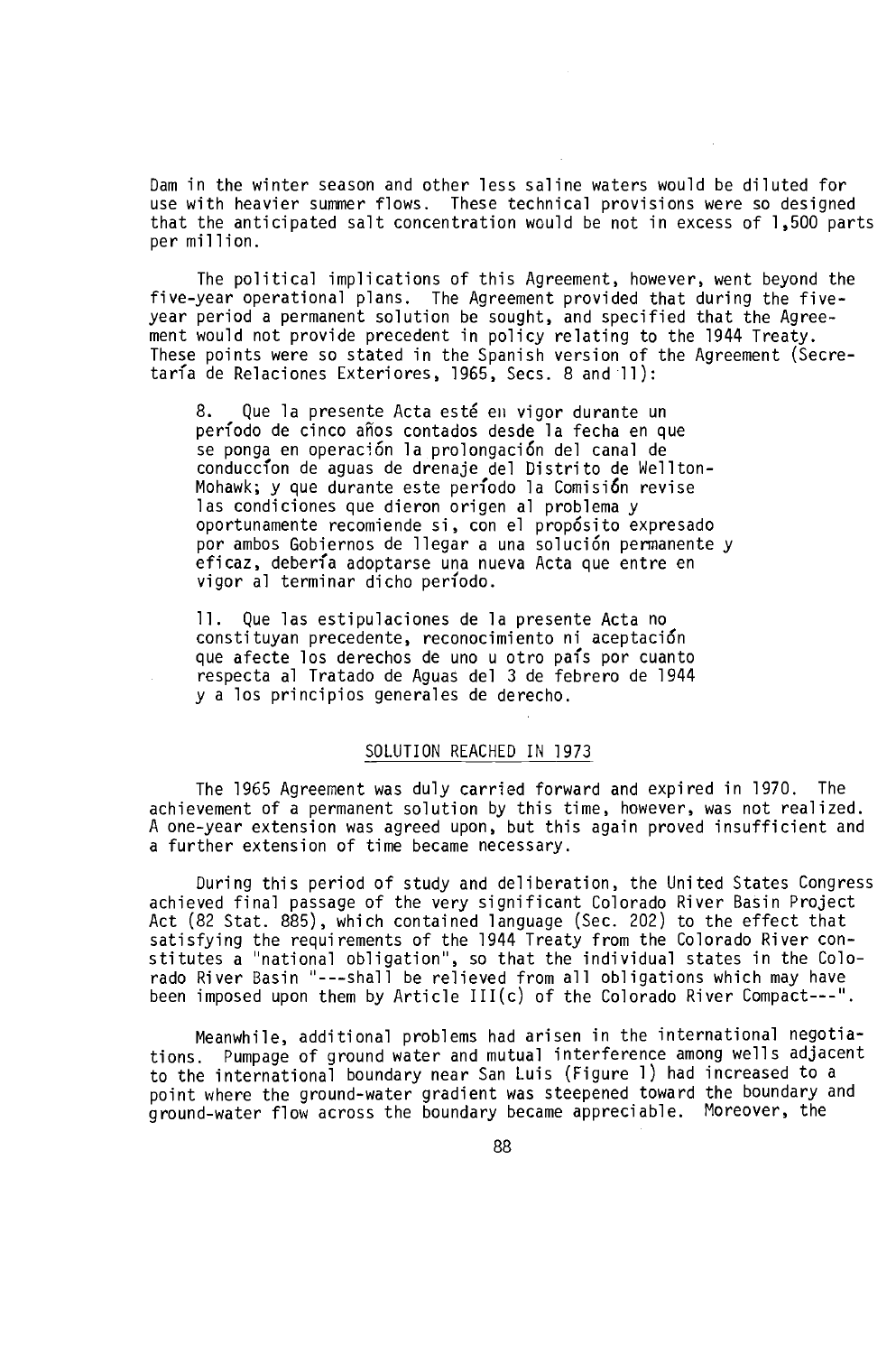passage of time without a "permanent" solution to the question of salinity in surface waters was increasingly trying the patience of water interests on both sides.

During a visit to the United States in June 1972, President Luís Echeverría of Mexico talked with President Richard Nixon on this question, and the two Presidents issued a Joint Communique on June 17 expressing their deep concern about the unsettled state of affairs concerning the Colorado River, and their mutual desire to find a satisfactory solution at the earliest possible time. It was agreed that certain steps would be taken immediately to improve the quality of water to Mexico. These actions were detailed in IBWC Minute No. 241, adopted on July 14, 1972, which superseded Minute No. 218 and provided some operational adjustments designed to bypass drainage waters from the Wellton- Mohawk District and substitute increments of better quality waters without charge to Mexico. In addition, President Nixon thereafter appointed former Attorney General Herbert Brownell, Jr., as his Special Representative, to be assisted by an Interagency Task Force whose objective would be to reach a permanent solution (U.S. Department of the Interior, 1973).

On August 30, 1973 it was announced that such a solution had been accomplished. The document which spelled it out was identified as Minute No. 242 of the International Boundary and Water Commission, United States and Mexico, and was titled, "Permanent and Definitive Solution to the International Problem of the Salinity of the Colorado River." The Minute provides a legal -political solution in terms of largely technical provisions, contained in a ten-point Resolution.

One of the major points in the Resolution is the assurance that waters delivered to Mexico upstream of Morelos Dam, beginning in 1974, will be substantially similar in salinity (within specified limits) to the annual average salinity of waters at Imperial Dam in the United States. The effect of this provision is to minimize, if not entirely eliminate, a major source of contention--i.e., the differential salinity between these two major delivery points caused by the discharge of highly saline drainage water between the two dams. This is to be accomplished in the near future by extending the Wellton-Mohawk bypass drain into Mexico as far as the Santa Clara Slough, for the discharge of drainage water, and substituting salvaged and stored water of better quality for delivery and use. As a more permanent means of maintaining this quality balance, the United States will build, within approximately five years, a facility for desalting the saline drainage water (Figure 2).

It has been well recognized by representatives of both Mexico and the United States, even as early as the 1944 Treaty negotiations, that water in the Colorado River anywhere in this area would not be 'free" of salinity, and indeed that future development in upstream regions might tend toward ever -increasing salinity. The act of fixing the salinity at Morelos according to that at Imperial, however, assures that the two countries will suffer these effects simultaneously and equally. By the same token, any benefits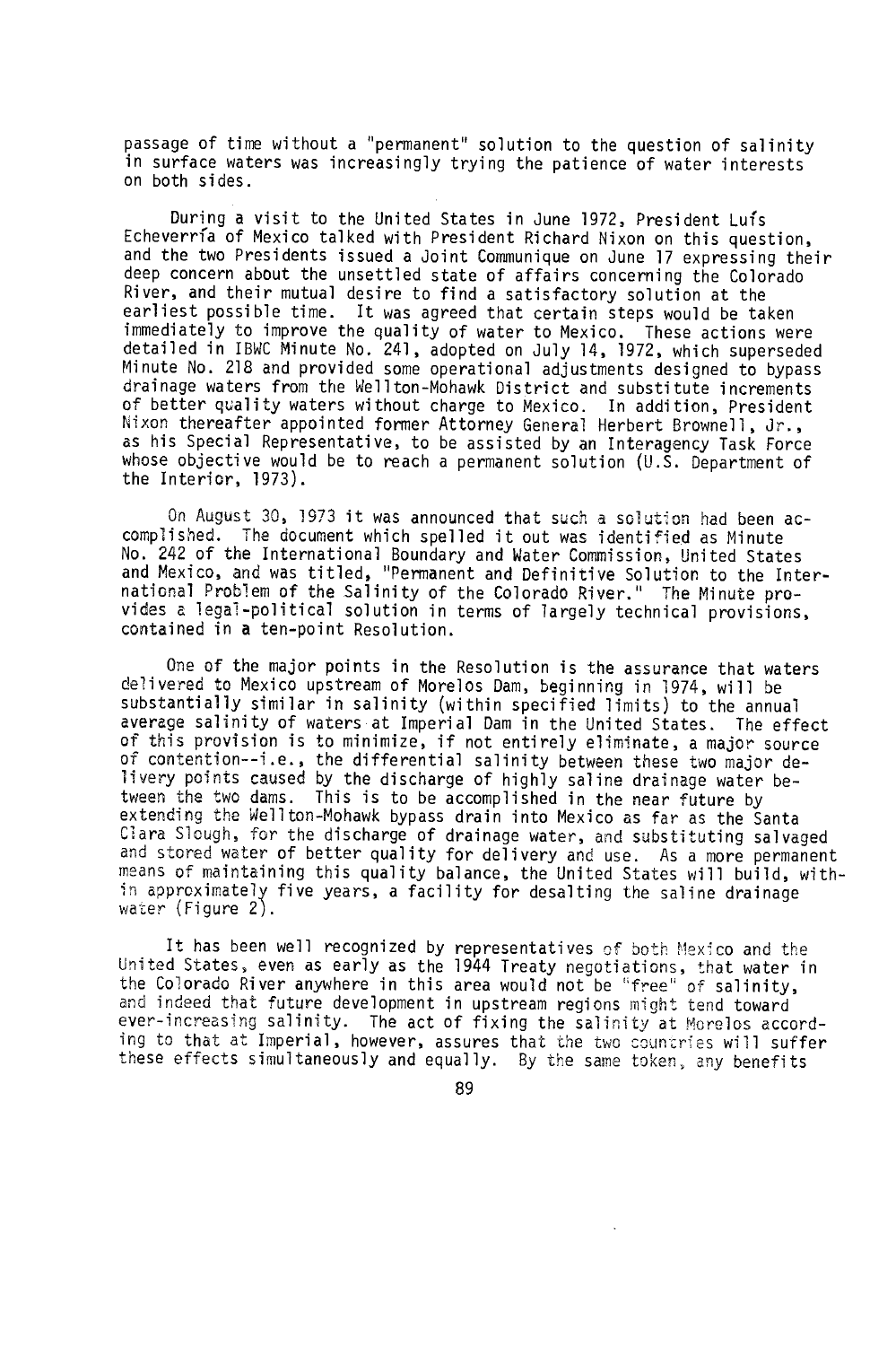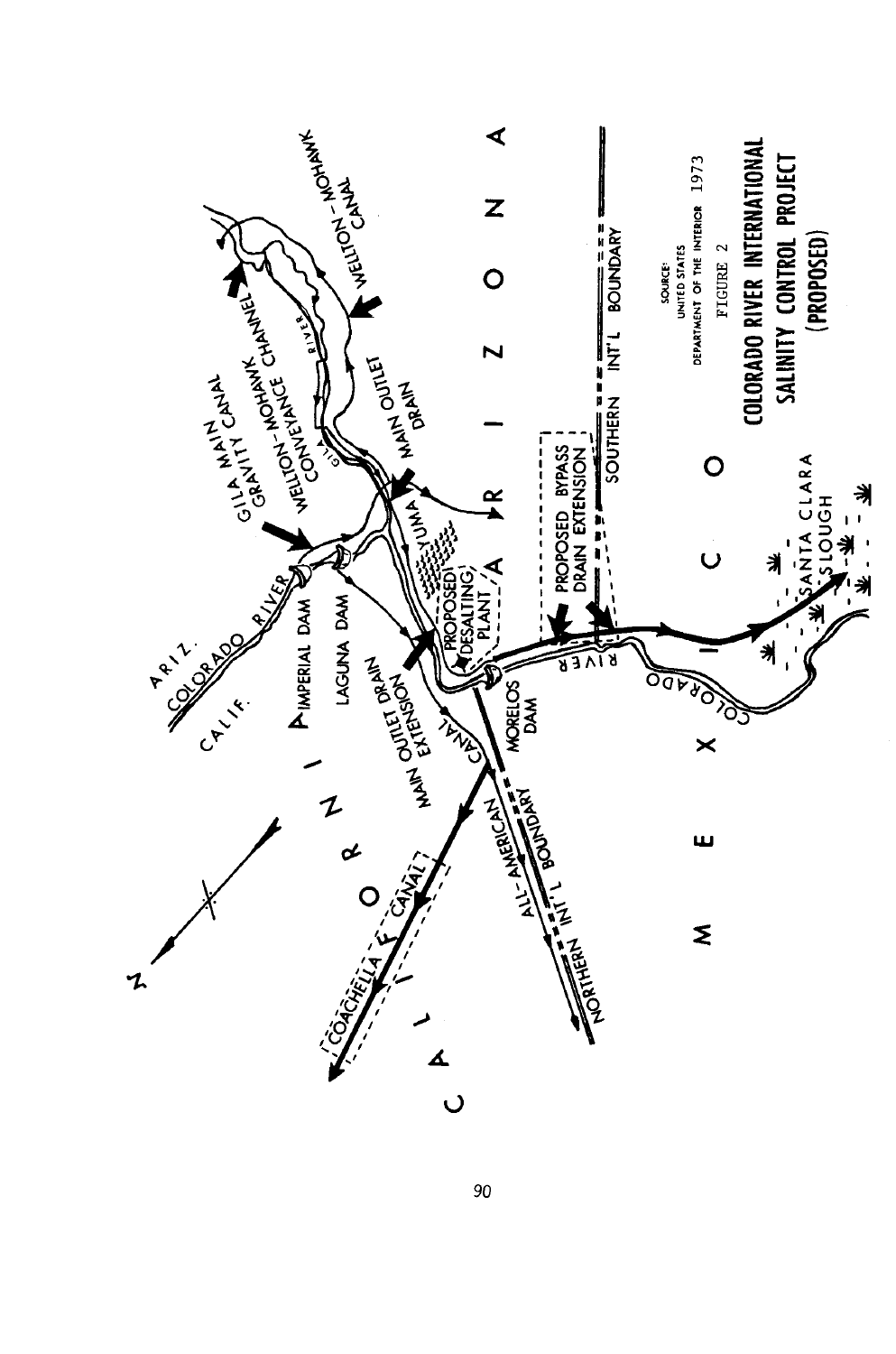of salinity reduction measures in the basin will be enjoyed alike by the water users of both countries. Thus the element of inequality between the two diversion points, persisting since 1961, has been eliminated.

Other points in the Resolution are directed toward ameliorating conditions related to water deliveries and use. The quantities of ground water pumped along both sides of the Arizona -Sonora boundary near San Luis will be limited to a fixed maximum; the United States will support efforts by Mexico to finance the installation of a tile drain system and other measures to relieve the existing salinity and drainage problems in Mexicali Valley; and, as a further effort to avoid future problems, both nations agree to consult with each other before undertaking any new water resources development in the border area which might adversely affect the other country.

## COMMENT ON THE 1973 AGREEMENT

It would appear at this time that a state of comity and equity has been achieved as between Mexico and the United States, regarding salinity in the Colorado River. It remains to be seen, as time goes by, whether the provisions of Minute No. 242 can be exercised in such a way that local and state interests on both sides of the border will be satisfied that water operations are being conducted on an equitable basis not only between the two nations but also between each national government and its own constituent interests.

It has been suggested that, as an economic alternative to the relatively expensive desalting operation, reduction of the salinity load emanating from the Wellton-Mohawk area could be accomplished by on-farm adjustments in irrigation practices (Martin, 1974). In May 1973 a program was undertaken to reduce the size of desalting plant required, through acreage and drainage flow reduction and improvement of irrigation efficiencies in that district (U.S. Department of the Interior, 1973).

Fulfillment of the technical provisions of the Agreement, by whatever means, requires in any event the timely appropriation of federal funds by the Congress and their release by the Administration in order to construct and operate the physical works. It has been pointed out also that the several states in the Colorado River basin need assurance (1) that the federal government will carry out appropriate measures in implementing the Agreement, such as providing adequate energy sources for desalting and for the groundwater management program, and (2) that the rights of the states will not be impaired within the legal operation of the legislative acts, court decisions, and interstate compacts, as cited above, which govern water use in the region (Arizona Water Commission, 1973).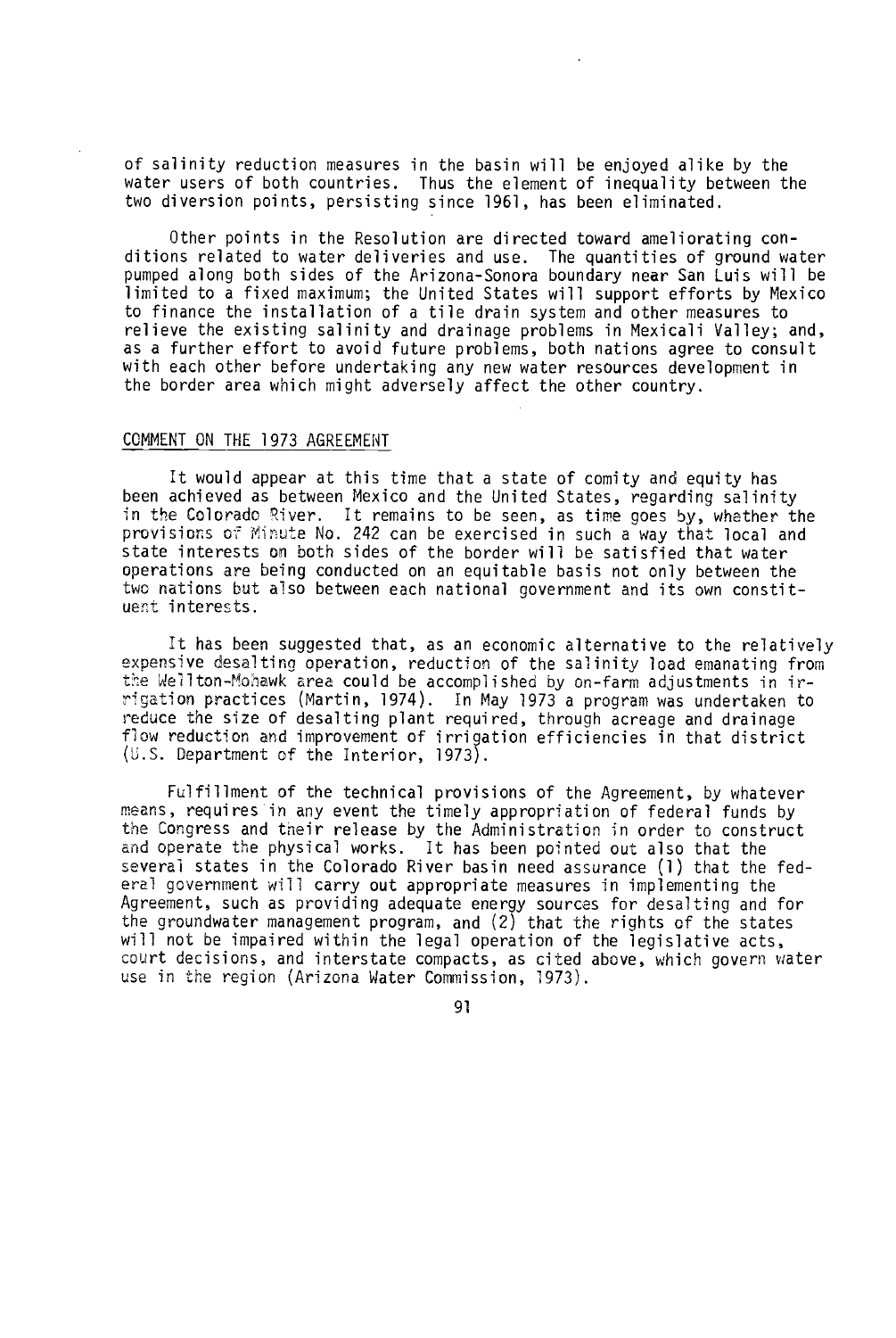### REFERENCES CITED

Arizona Water Commission: Third Annual Report (1972 -1973), December 1973.

Henderson, D. A., Agriculture and Livestock Raising in the Evolution of the Economy and Culture of the State of Baja California, Mexico: Univ. of Calif. at Los Angeles, Ph.D. Dissertation, p. 434 -524, 1964.

Hundley, N., Jr., Dividing the Waters: Univ. of Calif. Press, 266 p., 1966.

- Martin, W. E., Economic Alternatives in Solving the United States -Mexico Colorado River Water Salinity Problem: Hydrology and Water Resources in Arizona and the Southwest, Vol. 4, 1974.
- Piper, D. C., A Judiciable Controversy Concerning Water Rights: Am. Jour. International Law, Vol. 52, no. 4, p. 1019 -1022, 1962.
- Secretaría de Recursos Hidráulicos, El Valle de Mexicali--su Rehabilitación: Distrito de Riego No. 14 - -Río Colorado, 1968.
- Secretaría de Relaciones Exteriores, Convenio con Estados Unidos acerca de la Salinidad de las Aguas del Río Colorado que se Entregan a México: Num. 48, Serie de Problemas Nacionales e Internacionales, México, 85 p., 1965.
- Sykes, G., The Colorado Delta: Carnegie Institution of Washington, Publ. No. 460, p. 64-117, 1937.
- Tilden, W., The Politics of Salt: Background and Implications of the Mexican -American Treaty of 1944: Institute of Government Research, University of Arizona, Tucson, 1974. (In press).
- Timm, C. A., The International Boundary Commission, United States and Mexico: The University of Texas Publication No. 4134, 291 p., September 8, 1941.
- U. S. Department of the Interior, Colorado River International Salinity Control Project: Bureau of Reclamation and Office of Saline Water Special Report, September 1973.
- U. S. Department of State, United States and Mexico Agree on Measures to Solve Lower Colorado River Salinity Problem: Dept. of State Bull., Vol. 52, Apr. 1965, p. 555 -557, 1965.
- U. S. House of Representatives, American -Mexican Treaty Projects: 81st Cong., 2nd Session, H. Rept. No. 2741 to accompany HR6304, Govt. Print. Office, 6 p., 1950.